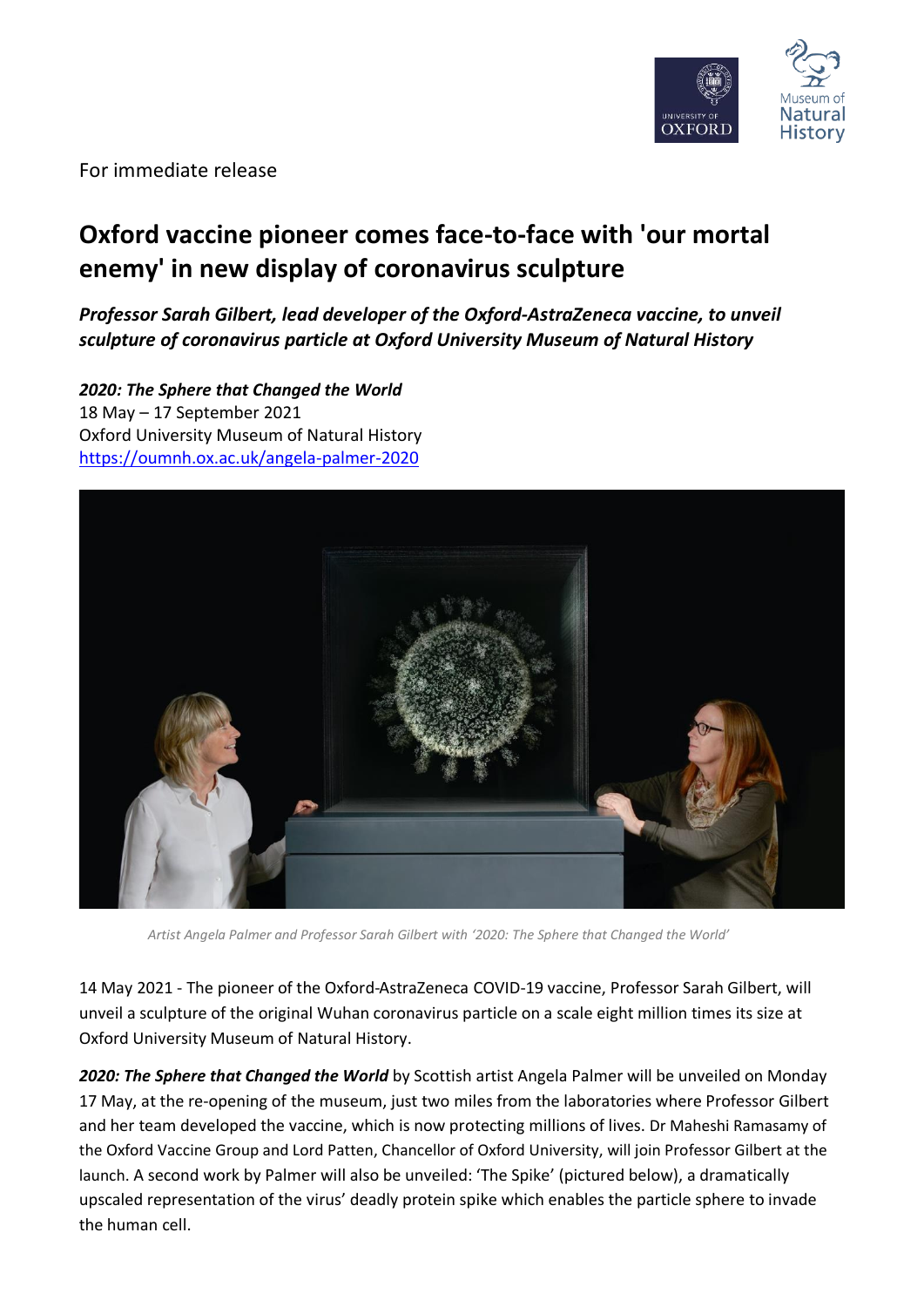

*2020: The Sphere that Changed the World* is an eerie and ethereal rendering of the coronavirus: from the front of the sculpture you are confronted by the entire sphere, with its protein spikes emerging from the surface, but as you pass around, it disappears entirely from view, only to reappear again, echoing the elusive behaviour of the virus as it continues to spread around the world.

**Professor Sarah Gilbert** said: 'Angela's powerful and thought-provoking sculpture is a beautiful yet fragile representation of the virus that has become our mortal enemy. The separate image of the spike protein represents the weapon that we have used to fight back, using that part of the virus to make the vaccines to protect us all.'

*2020: The Sphere that Changed the World* is an experiential sculpture that Palmer hopes will offer us all an opportunity to reflect on the year our lives changed forever and to pay tribute to the groundbreaking collaborative work of scientists worldwide during the pandemic.

The artist, an Oxford University alumna, conceived the work as the pandemic began to grip the world last year. She began to focus on the physical structure of the particle itself as it spread across the world to devastating effect. Palmer said, 'As an artist, my work focuses on stripping back the outer layer to expose what lies hidden beneath, and I grew determined to capture this particle – the 'invisible enemy' – and lay it bare.'



Palmer's ambitious vision involved engraving details of the virus's complex structure onto multiple sheets of glass to

*'The Spike', Palmer's sculpture of the deadly protein spike*

create a three-dimensional 'drawing' of the particle suspended in space. However, the magnitude of this



*Professor Gilbert with '2020: The Sphere that Changed the World'*

task soon became clear when the artist realised the nanoscopic scale of the particle: a thousand times smaller than the width of a human hair.

Undeterred, she sought out experts from around the world and tracked down one of the world's leading experts in molecular modelling of coronaviruses: Dmitry Korkin, associate professor of computer science and director of the bioinformatics and computational biology program at Worcester Polytechnic Institute in Worcester, Massachusetts. Professor Korkin explained that while he had managed to model the virus 'spike', the most deadly part of the particle's armoury, he was only just beginning the gargantuan mission of mapping the whole virus sphere.

While Palmer worked on the first stage of her mission, engraving the protein spike with data supplied by Professor Korkin, the scientist and his team worked round the clock to map the whole particle sphere, or to be scientifically correct, the ellipsoid which, like the Earth, is slightly flattened at its poles.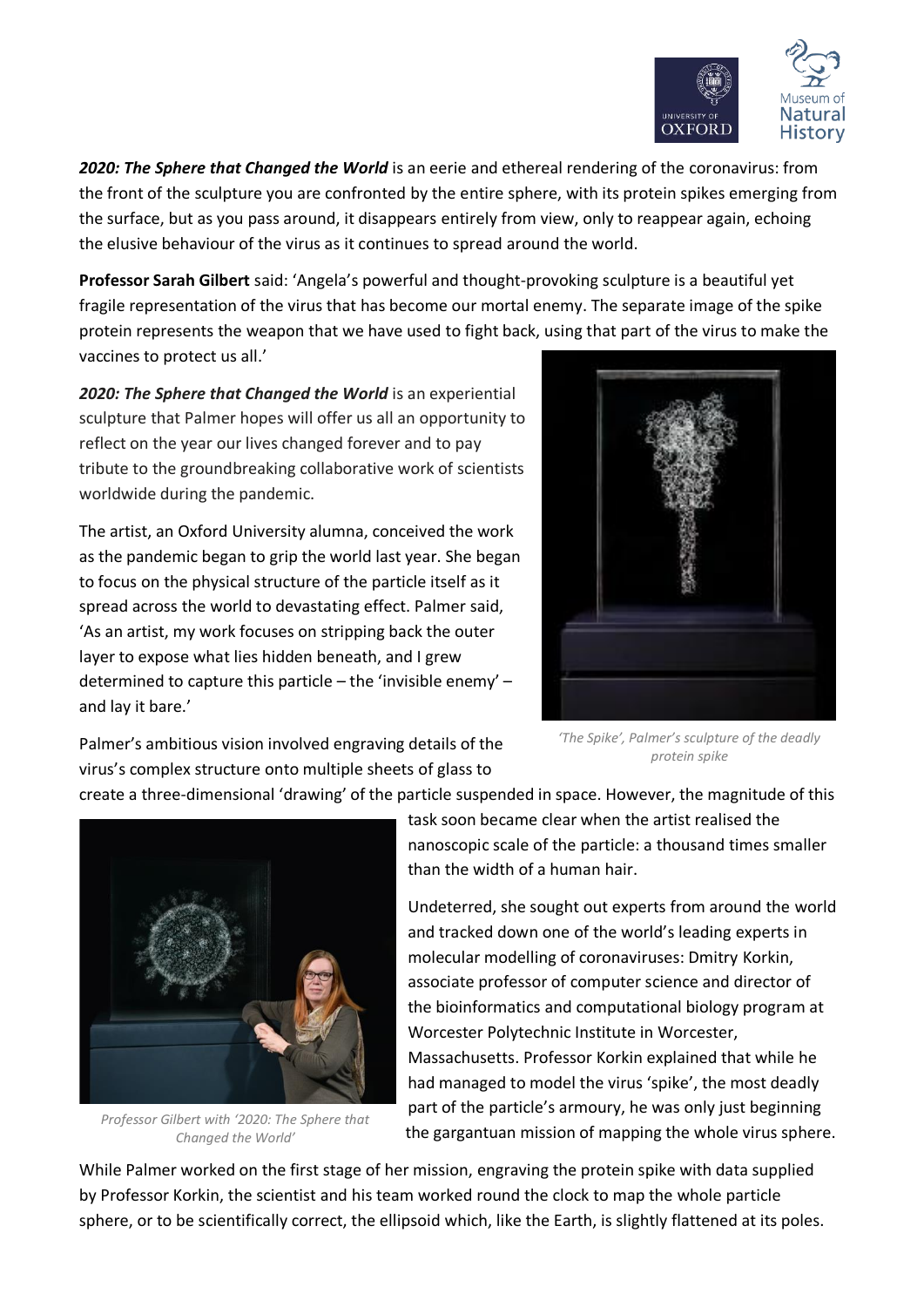

Professor Korkin worked in collaboration with Professor Siewert-Jan Marrink at the University of Groningen in the Netherlands, using one of the world's most powerful supercomputers at The Texas Advanced Computing Centre to model the sphere, armed with information from the genomic map of the original Wuhan virus.

Several months later, Professor Korkin forwarded the completed model consisting of around 60 million atoms to the artist. Palmer then faced the challenge of translating the vast and complex data set into a sequential series of accessible cross-sections to map the details. The artist spent many months of lockdown in her north London studio meticulously hand engraving 28 sheets of glass before stacking them together to form the entire sphere.



Palmer said: 'When I saw the virus in its entirety for the first time, suspended in its glass chamber, I was taken aback by its beauty. It was totally unexpected. It seemed in direct contradiction to the nature of this menace which has terrorised us all and continues to do so. It was hauntingly beautiful, paradoxically so. I found it strangely transfixing and mesmerising: the invisible enemy, as we know it, was suddenly rendered tangible, trapped, while the whole of mankind is trapped by it.'

*The front view of Palmer's sculpture: '2020: The Sphere that Changed the World'*

The artist believes the sculpture offers individuals an experiential opportunity to reflect on the year 2020 as a turning point in history: "The installation may prompt reflection and contemplation of loss – a loss that will, of course, be unique to each of us,'said Palmer. 'Laid bare, at eight million times its size, the particle may also offer empowerment and agency, seen suspended and imprisoned in glass, open to scrutiny and interrogation. The deadly and elusive entity is suddenly rendered solitary, isolated and vulnerable, unsettlingly mirroring the condition it has imposed, and continues to impose, on us ourselves.'

**Professor Korkin** said: 'This will be *the* sculpture representing one of the darkest moments of modern human history that will stay with society for many generations. The sculpture represents one of the deadliest enemies of humankind and makes us realise how vulnerable and fragile, as glass, we, as humans, still are. But, I think it carries another powerful message — that we can understand, fight, and eventually conquer such an enemy with science.'

The presentation of *2020: The Sphere that Changed the World* at Oxford University Museum of Natural History continues the museum's commitment to showcasing work at the interface of art and science, as well as connecting with Oxford University's groundbreaking work to produce the Oxford-AstraZeneca COVID-19 vaccine.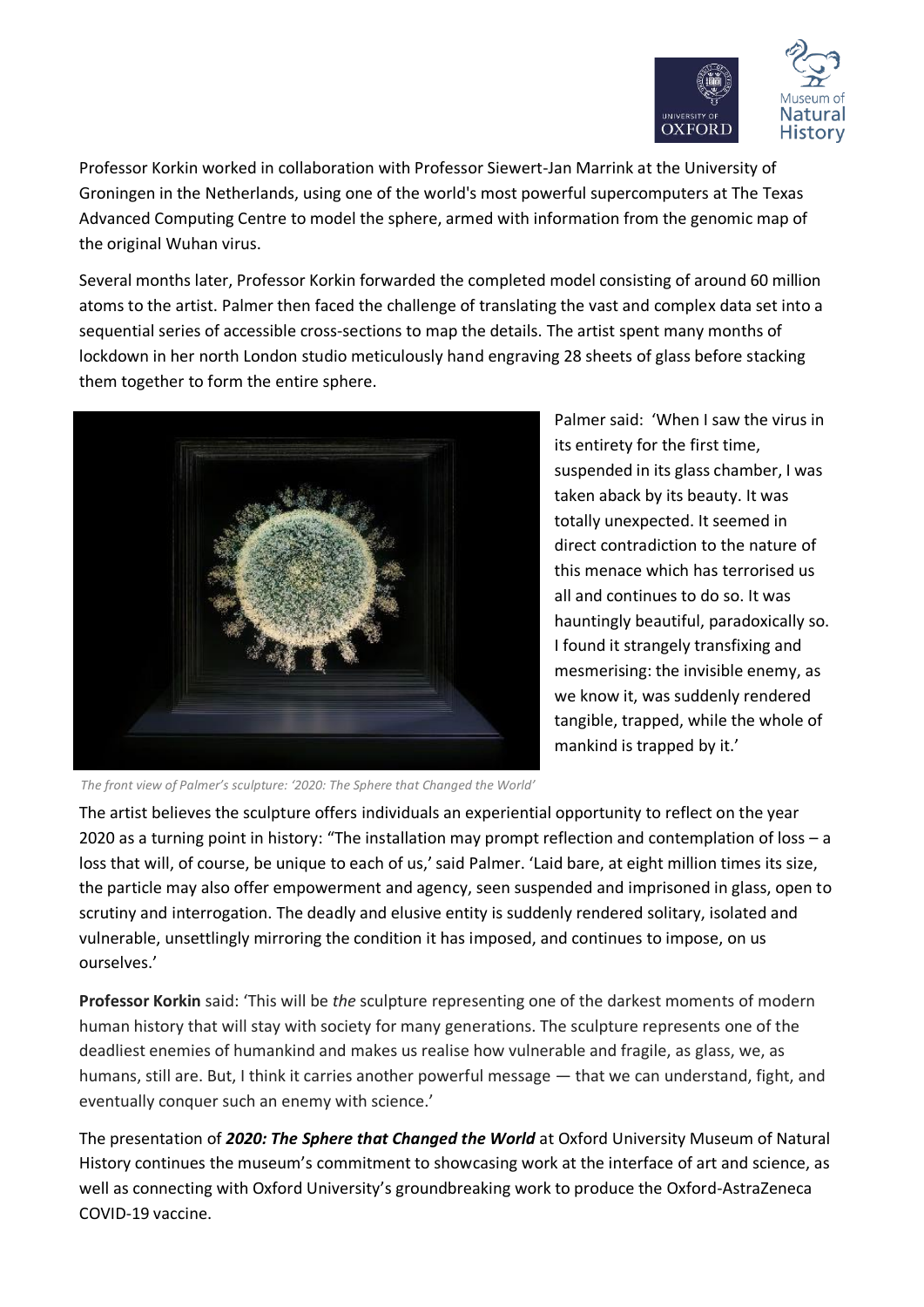

**Professor Paul Smith, director of the Museum of Natural History,** said: 'We are tremendously pleased to be hosting the inaugural display of this beautiful, eerie and timely artwork. Angela Palmer's *Ghost Forest* was installed on our lawn ten years ago, so it is a pleasure to work with her again to present a piece that truly embodies the power of art and science to move us emotionally and intellectually.'

The artist intends to create three spheres in total. This sphere on display at the Museum of Natural History has been acquired by the Science Museum Group as part of its [COVID-19 Collecting Project,](https://www.sciencemuseumgroup.org.uk/project/collecting-covid-19/) which aims to provide a permanent record of medical, scientific, cultural and personal responses to the pandemic.

**- Ends -**

**Media enquiries:** Suzanne de la Rosa, Head of Communications & Marketing, Oxford University Gardens, Libraries & Museums [suzanne.delarosa@bodleian.ox.ac.uk](mailto:suzanne.delarosa@bodleian.ox.ac.uk) 07525 227337

**All images above** by Andrew Smart of A.C.Cooper Ltd

**Images & files, including a short film are available to download at:**  <https://www.dropbox.com/sh/05xn7xis20qc9fx/AABKZfNWSCQnX7D9oFMKire2a?dl=0>

**Artist contact:** [angelaspalmer@gmail.com](mailto:angelaspalmer@gmail.com) www.angelaspalmer.com

## **Notes**

### **About the Artist, Angela Palmer**

Angela Palmer has sculptures in the permanent collections of several major institutions worldwide, including her reconstruction of a 2,000-year-old Egyptian child mummy as a three-dimensional drawing on glass in the Ashmolean Museum, Oxford, and a sculpture representing an area of space using Nasa data for the Kepler mission which is in The Smithsonian Air and Space Museum, Washington. She has further sculptures in: The National Galleries of Scotland; the Wellcome Trust; The Royal College of Physicians; The Royal Papworth; and Oxford University. Sir John Leighton, director of The National Galleries Scotland, selected one of her works in his book *100 Masterpieces of the National Galleries of Scotland* ('*Brain of the Artist.*')

The three-dimensional presentation of cross-sectional data is a technique the artist adapted while studying anatomy as a student at The Ruskin School of Drawing and Fine Art, Oxford University. Palmer was inspired by a laboratory model demonstrating the structure of penicillin exhibited in the History of Science Museum in Oxford, which was made in the 1940s by the Nobel laureate Dame Dorothy Hodgkin. She went on to create anatomical works derived from MRI and CT scans, which can be found on her website [www.angelaspalmer.com](http://www.angelaspalmer.com/)

Palmer was previously a journalist whose career included the editorship of *The Observer Magazine* and *Elle Magazine*.

### **About Professor Sarah Gilbert**

Sarah Gilbert is the Said Professor of Vaccinology in the Nuffield Department of Medicine at the University of Oxford. She completed her undergraduate studies at the University of East Anglia and her doctoral degree at the University of Hull. Following four years as a research scientist at the biopharmaceutical company Delta Biotechnology she joined Oxford University in 1994 and became part of the Jenner Institute (within NDM) when it was founded in 2005. Her chief research interest is the development of viral-vectored vaccines that work by inducing strong and protective T and B cell responses. She works on vaccines for many different